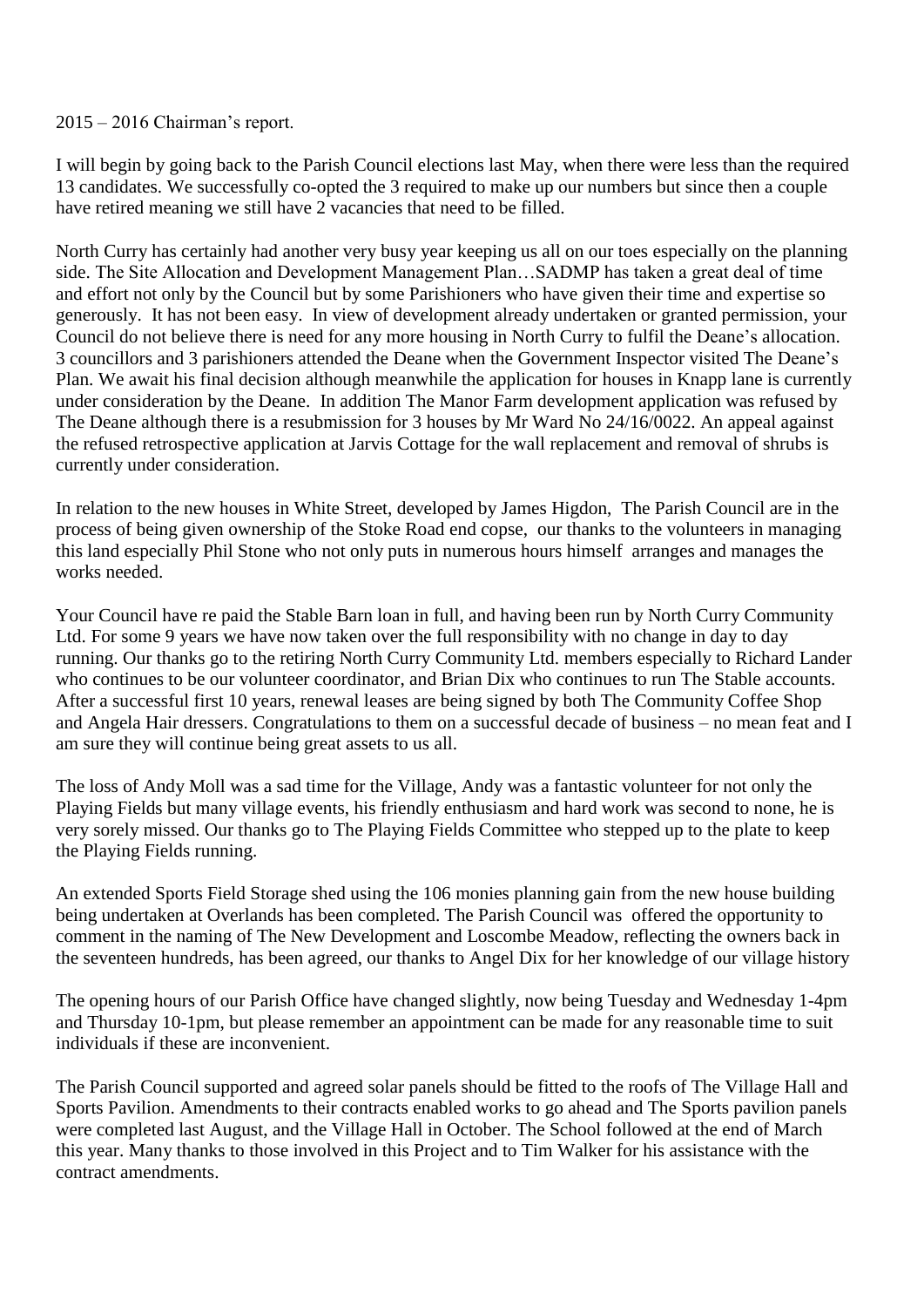Following a request from the Village Hall Committee regarding the re surfacing of the car park and spring retention works The Parish Council awarded them a grant of £3,000.00 on the understanding it is a car park for the village, e.g. for use by the allotment users, playing fields, the school etc as well as village hall users, although this facility should obviously not be abused.

August saw a new computer in the office. Labour kindly being donated by James Willis.

The heavy traffic and tractors through the village. Due to concerns and no progress with direct contact with contractors and farmers or via the local authorities the Parish Council's Road Safety Group carried out with a survey in October relating to issues surrounding the increase in large agricultural machinery movements. The results were used to support the case to Somerset and Avon Police and County Highways seeking action following The Parish Council letters to farmers having had no significant effect. As a result, PC Cox on behalf of The Specialist Police for agricultural machinery Unit, UK, visited us, explaining that with his lead, new tractor legalisation is being discussed with The Department of Transport and will be acted on. He has also visited all local farms and contractors most involved with the increase in agricultural movements to explain, in no uncertain terms, their responsibilities re road safety. The Road Safety Committees work is on going and PC Cox continues to support them. Speed Watch is to be reintroduced, Mr Akerman will explain later at item 8 on the agenda.

With assistance from our SCC Councillor David Fothergill, funding has been recommended for road improvements which were put forward by us following a survey by our Road Safety Group. A safer Route to school is proposed including extending the Pavement in Greenway, also a change of priority on the greenway junction was recommended by us and studies by SCC are being undertaken.

Towards the end of last year I am sure you will have all noticed SCC erected a diversion sign in the village for times of floods on the moors giving alternate routes, complete with gates to close each end of the moor road to prevent the dangers of marooned cars

In October a new up to date Parish directory was produced and delivered to every one in the Parish and a supply for newcomers, if you know of a new neighbour please let us know so they can be welcomed with a copy. I will say a big thank you for all the people who give their time to deliver The Pink Paper in the parish and so willingly distribute any notices for the Parish Council, this is a fantastic gesture and ensures information can get to everyone. Thank you all.

I am sure you are all aware of the E-newsletter which has been set up for Parishioners to receive up to date information, have you put your e-mail address on the distribution list.

Moving to the allotments Cllr. David Fothergill secured A Health and Well Being Grant from SCC to enable The Parish Council to install dip tanks following Wessex Waters change of attitude to the use of taps for hose pipes even with the installation of non return valves. This work will be carried out in the near future.

After many years of debates and discussions, the Parish Council, after advice from three Tree Surgeons, have taken the decision that the condition of the Lime Trees in Church Road needs to be addressed. Walking from the Square the 3rd and 5<sup>th</sup> diseased trees are to be removed in the autumn and at the same time replaced with the appropriate species. Other trees are also monitored and further decisions taken in the future.

Unfortunately due to lack of volunteer support for the Queen's Birthday Beacon it was cancelled, arrangements are now well in hand to celebrate her Official Birthday.